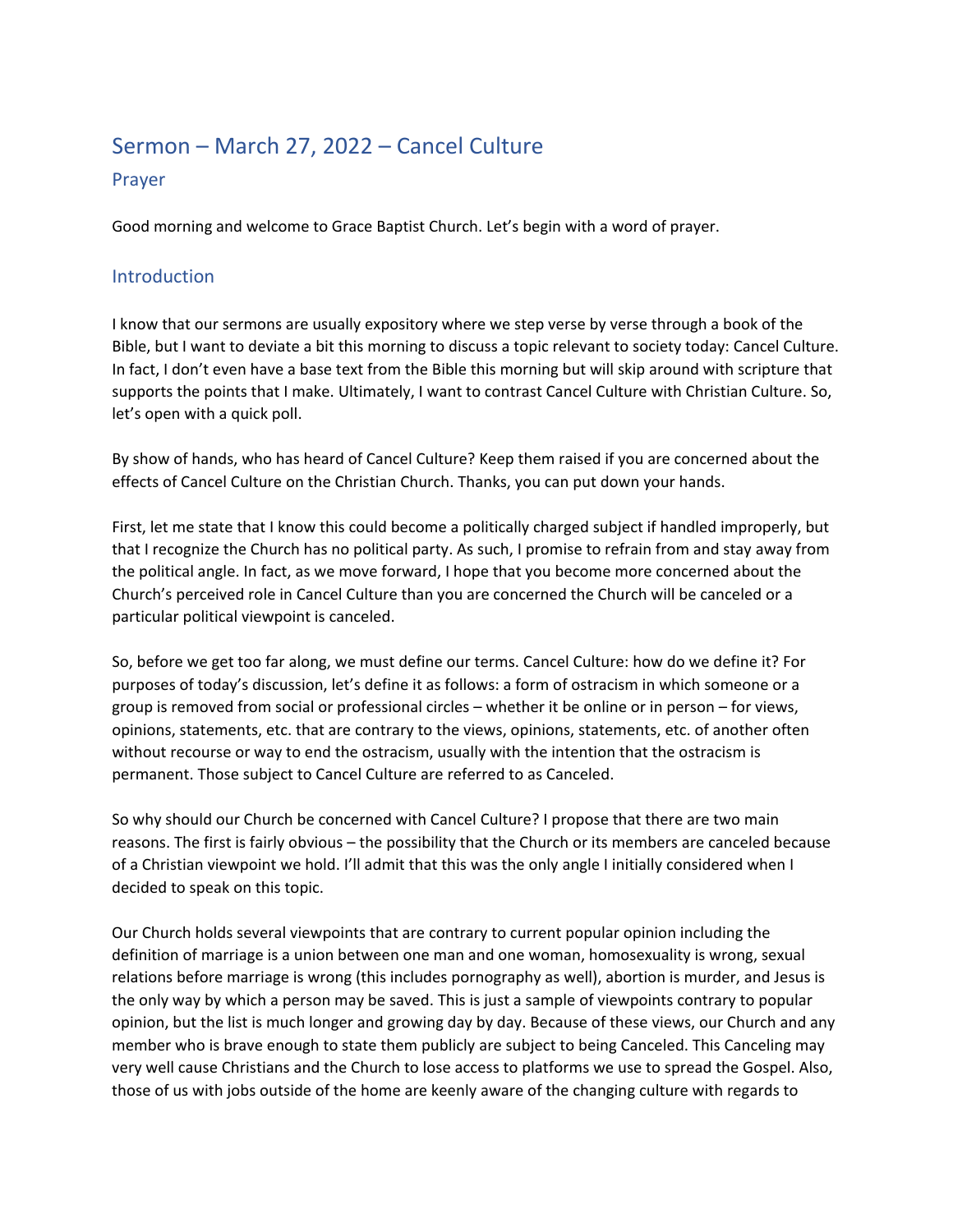popular opinion. I just recently finished my required 6 hours of training on unconscious biases, nondiscrimination, and acceptance of others in the workplace. What is pretty clear from that training is that my Christian viewpoints regarding homosexuality, transgenderism, and family structure are not welcomed to be openly shared while I'm to accept the opposing viewpoints without protest – to violate this could result in punishment up to losing my job. These are just a couple examples of how Cancel Culture may affect the Church and its members.

But, this is not a new issue for the Church. From the beginning the Church faced opponents and obstacles. Jesus warned us in John 15:18-21:

*<sup>18</sup> "If the world hates you, know that it has hated me before it hated you. <sup>19</sup> If you were of the world, the world would love you as its own; but because you are not of the world, but I chose you out of the world, therefore the world hates you. <sup>20</sup> Remember the word that I said to you: 'A servant is not greater than his master.' If they persecuted me, they will also persecute you. If they kept my word, they will also keep yours. <sup>21</sup> But all these things they will do to you on account of my name, because they do not know him who sent me.*

This passage clearly shows that those who Christ has chosen out of the world, to not be of the world, will be hated – yes hated – just as Christ was hated. Further, we know the history of the early church – the martyrdom of the disciples (except John who was exiled) and the murder of the early Christians – as proof this passage is true. We've enjoyed a relatively easy Christian existence, but even that's not currently the case across the globe as there are countries even today where the Church must be underground. We should expect that the world will move to Cancel us because it hates us and perhaps we are entering a time here where we may begin to experience more resistance than we have previously.

So, that summarizes the first concern the Church should have with Cancel Culture – the possibility of being Canceled – and some examples of how that is already beginning to happen.

But I mentioned there was another angle I didn't initially consider and that is that the world thinks Christians deserve to be Canceled because we also Cancel the world. Let me state that once more – the world agrees it's ok to Cancel Christians because Christians also Cancel the world.

While studying for this sermon, I began to see articles like – and listen to this title carefully – "*Evangelicals Perfected Cancel Culture. Now It's Coming for Them"* and it was like a gut-punch. Do people really believe it is the intent of the Church to cancel them? Evangelicals *PERFECTED* Cancel Culture? Let that one sink in – we perfected it. I certainly don't believe that, but what person that believes the Church perfected Cancel Culture would ever be open to the Gospel? I began to contemplate times when portions of the Church had not acted appropriately – the Crusades and the Salem Witch Trials came to mind as times when portions of the church were involved in practices that could be seen as Canceling – nothing is more ostracizing or permanent than killing those that don't agree with you. I considered other ways the Church has Canceled people in modern times – I remember my uncle telling me of the way members of a church had asked people to not come back if they were dressed a certain way, I remember how certain churches have treated divorced people, I remember how a church pulled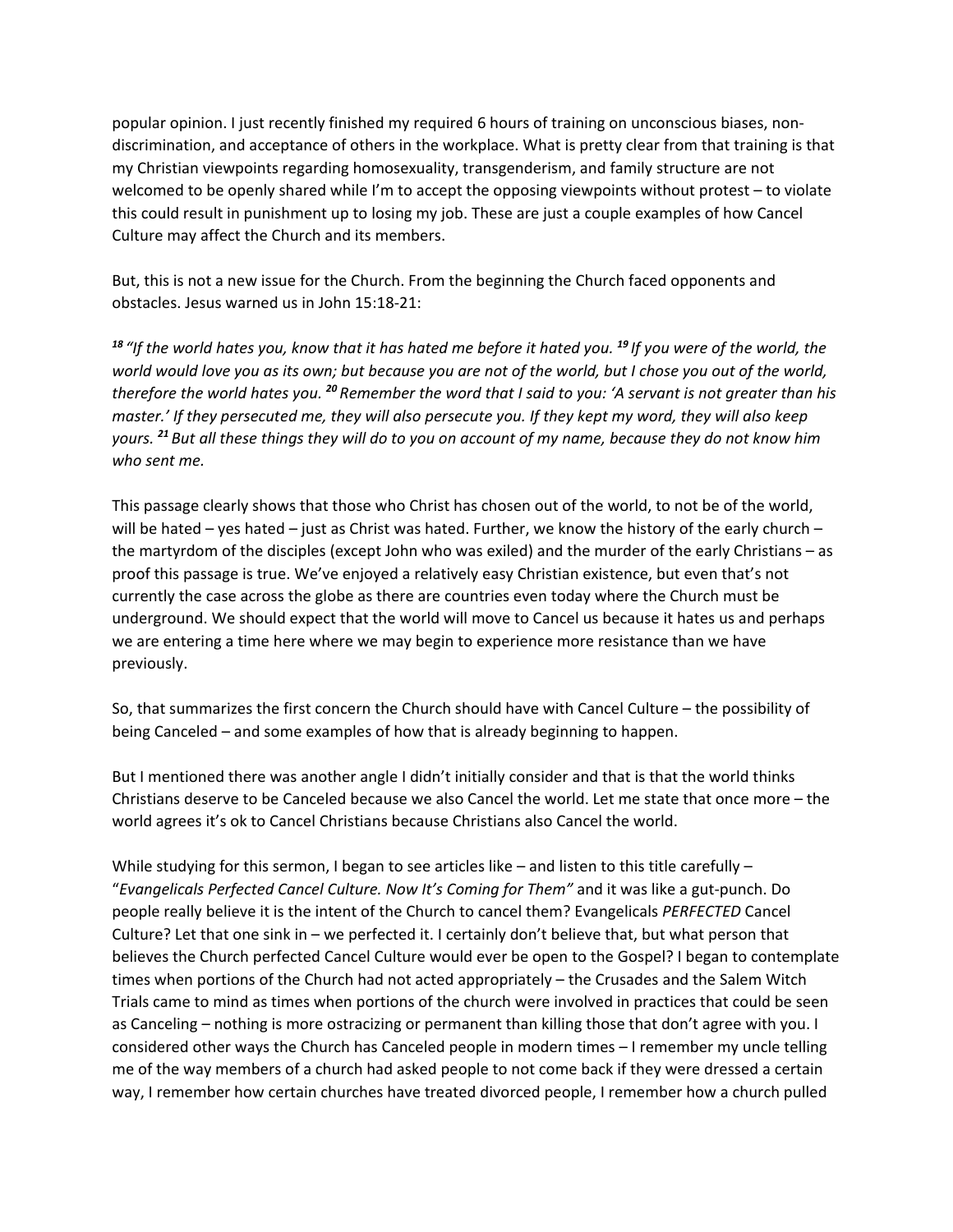their support from missionaries because they had a Bible verse on their website from a version they did not like, and I clearly remember the day one of the 'evangelists' at NC State chased a young lady across the brickyard yelling "you Jezebel, you whore" because of the shorts she was wearing – and I began to understand why the world could see the Church as an agent of Cancel Culture. Certainly those on the receiving end of each of these examples could say the Church intended to Cancel them – and the Church was in the wrong in each case. Certainly these actions didn't open the hearts of non-believers to hear and receive the Gospel.

And thus my thoughts were corrected, our focus must be less on how we are affected by Cancel Culture, but rather our focus should be on how we can be different from Cancel Culture to reach the lost among us. Along these lines, I want to contrast some of the tenants of Cancel Culture with our Christian values:

## Contrast 1: Canceling Those with Differing Viewpoints

Cancel Culture relies on ostracizing those with differing viewpoints. At its core is the belief that those with differing views should be pushed away from the group. But how is the Church to reach the lost in the world if we push away all those that don't share our viewpoints? Although we disagree with their viewpoints and will not compromise the truth that God has revealed to us, we must draw in those with differing viewpoints to earn the opportunity to present the Gospel.

Consider Jesus' own ministry. When we examine who Jesus spent the most time ministering to, it was those who were labeled as outcasts. Matthew, one of the disciples, was a tax collector which was hated by the Jewish people – yet Jesus chose him and other sinners over the Pharisees. Matthew 9:9-13

#### *<sup>9</sup>As Jesus passed on from there, he saw a man called Matthew sitting at the tax booth, and he said to him, "Follow me." And he rose and followed him.*

*<sup>10</sup>And as Jesus reclined at table in the house, behold, many tax collectors and sinners came and were reclining with Jesus and his disciples. <sup>11</sup>And when the Pharisees saw this, they said to his disciples, "Why does your teacher eat with tax collectors and sinners?" <sup>12</sup> But when he heard it, he said, "Those who are well have no need of a physician, but those who are sick. <sup>13</sup>Go and learn what this means: 'I desire mercy, and not sacrifice.' For I came not to call the righteous, but sinners.*

The Pharisees looked down on the "tax collectors and sinners" – a form of Cancel Culture – yet Jesus reached out to them directly – "Those who are well have no need of a physician, but those who are sick." Jesus drew in those outcast by the popular culture who needed to hear the good news of his coming.

Consider further the Samaritan woman at the well in John 1. This woman had been Canceled also as evidenced by her drawing water at noon seemingly to avoid the others at the well. She differed quite a bit from the accepted opinions of the day – married multiple times, living with another man, a member of the Samaritan group hated by the Jews – yet Jesus chose to go to her, and the results were that *39a Many Samaritans from that town believed in him because of the woman's testimony*.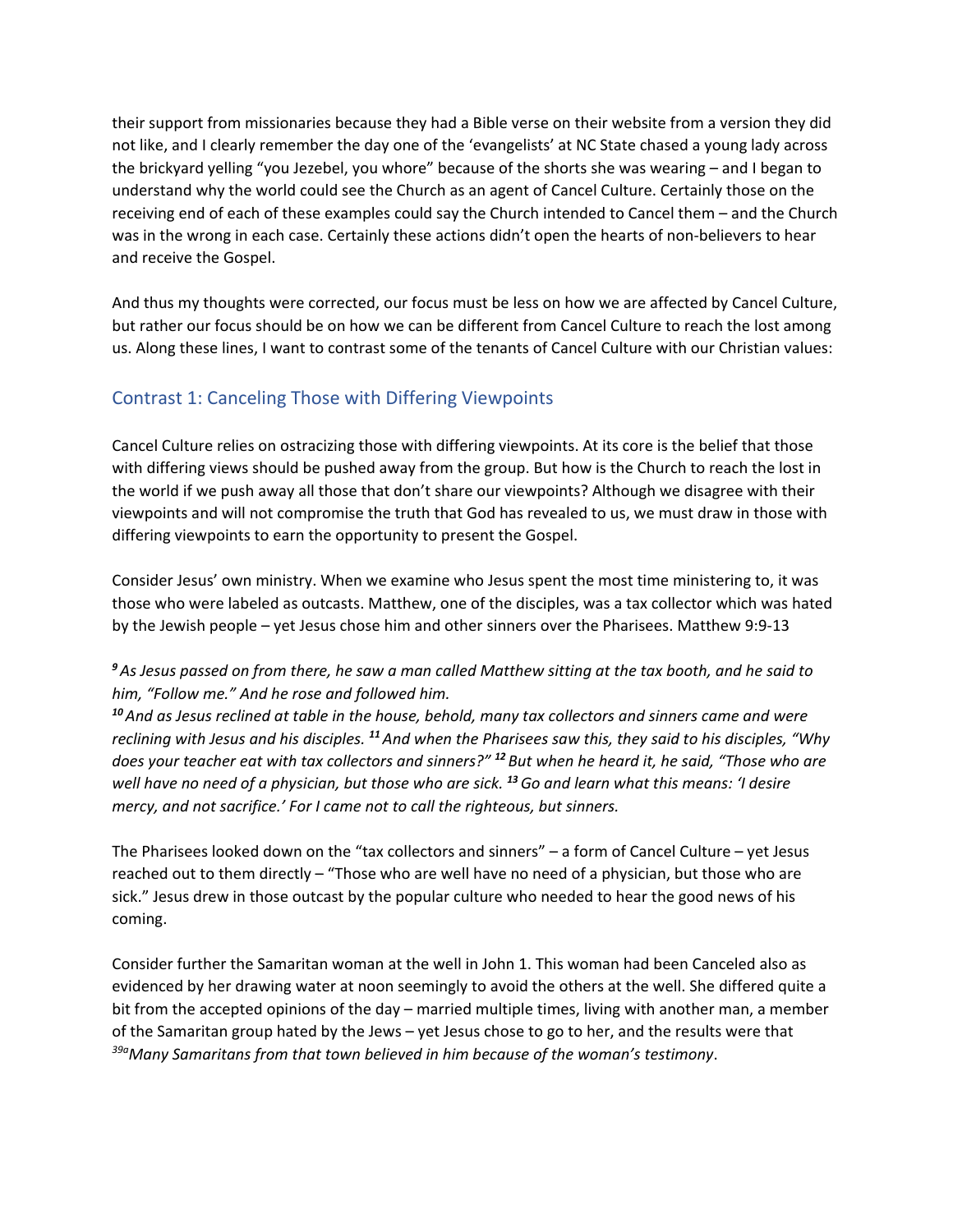In summary, instead of pushing those away with differing viewpoints like Cancel Culture, we must seek out those with differing viewpoints to present the Gospel – it is the sick that need the physician. Then we must ask ourselves "why do we not seek out those with differing viewpoints?" I submit, and to bring the discussion full circle, it's often our fear of being Canceled. Our sin nature causes us to desire the approval of the world, even though we know the world is wrong. God knew this would be the inclination of our hearts and spoke about it through Peter in 1 Peter 3:15-17

*<sup>13</sup>Now who is there to harm you if you are zealous for what is good? <sup>14</sup> But even if you should suffer for righteousness' sake, you will be blessed. Have no fear of them, nor be troubled, <sup>15</sup> but in your hearts honor Christ the Lord as holy, always being prepared to make a defense to anyone who asks you for a reason for the hope that is in you; yet do it with gentleness and respect, <sup>16</sup> having a good conscience, so that, when you are slandered, those who revile your good behavior in Christ may be put to shame. <sup>17</sup> For it is better to suffer for doing good, if that should be God's will, than for doing evil.*

We're assured to face criticism from the world as we engage with those with differing viewpoints. However, what power do they have over us? And how are we to react to push back from the world present the hope that is in us with gentleness and respect.

## Contrast 2: Cancel Culture Commits Hypocritical Judgement

Cancel Culture relies on man's hypocritical, self-righteous judgement of another rather than right judgement by Christians based in the Christian understanding of sin. Consider Matthew 7:1-5

*1 "Judge not, that you be not judged. <sup>2</sup> For with the judgment you pronounce you will be judged, and with the measure you use it will be measured to you. <sup>3</sup>Why do you see the speck that is in your brother's eye, but do not notice the log that is in your own eye? <sup>4</sup>Or how can you say to your brother, 'Let me take the speck out of your eye,' when there is the log in your own eye? <sup>5</sup> You hypocrite, first take the log out of your own eye, and then you will see clearly to take the speck out of your brother's eye.*

The warning here is against the hypocritical judgment with which the world judges, not a complete prohibition against some level of discernment regarding sin by the Christian. The world judges and Cancels those it disagrees with without recognizing the sins in its own self. This is a self-righteous judgment of the perceived sins of others. This is evidenced by the anger with which it Cancels others, but is also defined by the ever changing 'truths' it uses to judge. These changing 'truths' prove the basis of judgement is not grounded in anything right by which to cast judgement – right truth is by definition unchangeable – but rather man's flawed understanding of truth apart from God. The end result of this is what we often see today where the Canceled viewpoint is the Christian truth while the viewpoint which is incompatible with God is the accepted.

So, what is a right view of judgement from the Christian perspective? See verse 5 – once the log is removed from your own eye, you can see clearly to take the speck out of your brother's eye. Translation, a Christian that has been delivered from his sin is enabled to identify the sin in his brother. This is not to say that the Christian is enabled with the ultimate judgement given to God as described in 2 Thessalonians 1 that determines who is and is not "worthy of the kingdom of God" – but the Christian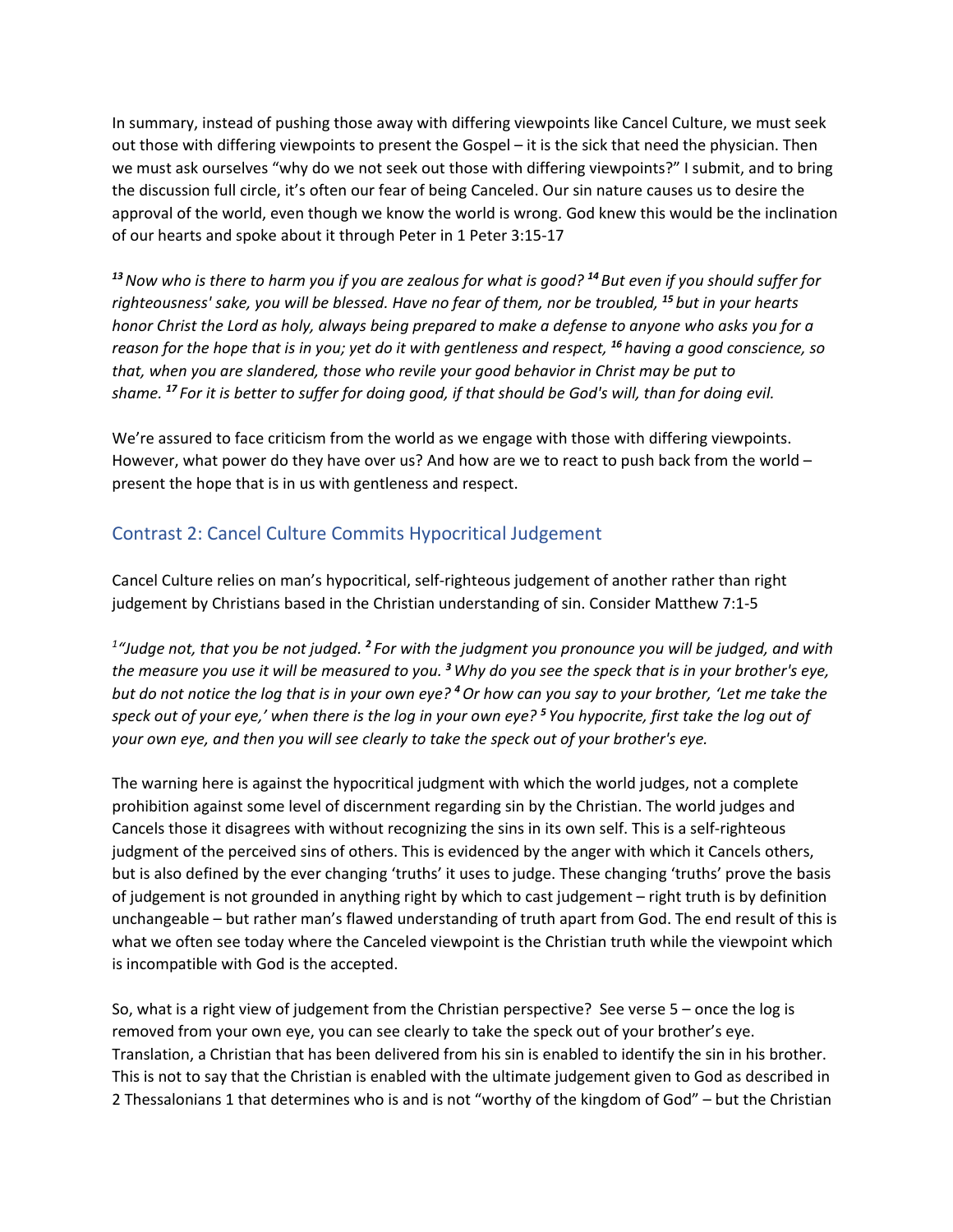possesses the unchangeable truth that informs his judgement of others to see sin in both other Christians as well and non-Christians – this is the work of the Holy Spirit within us. Please don't misconstrue my statements here as there are numerous warnings regarding passing judgment throughout the Bible. What I'm trying to confer is that when we confront the world, and even other Christians, regarding their sin, we are to do it from the perspective 1) that we are a sinner too and 2) from a position of concern and love. By 'first taking the log out of our own eye', we must deal with our own sin first. Through this dealing with our own sin, and acknowledging its existence in our lives, we can then and only then approach others to humbly discuss sin. Unlike those that practice Cancel Culture who deny their own sin, Christians must acknowledge confront our own sin before we're able to confront others, and in confronting our own sins, we're able to share these experiences and address sin in a nonhypocritical way.

#### Contrast 3: Those Who Are Canceled Are Forever Canceled

Modern Cancel Culture provides those that are Canceled no means of redemption. In fact, it's quite the opposite. As new reasons for Cancelation are imagined, there is no statue of limitations on how far back the world will go to discover perceived wrong-doings in the past of targeted individuals and groups.

Contrast this to the truth we have in the Gospel of Christ. 1 John 1:9 "*If we confess our sins, he is faithful and just to forgive us our sins and to cleanse us from all unrighteousness."* The forgiveness that Cancel Culture withholds is the foundation of the Gospel message. Rather than project condemnation as the world does through Cancel Culture, we have a message of love and forgiveness available to anyone that will confess Jesus as Lord and Savior. We can proclaim that there is no sin that you've committed, no matter how bad or how long ago, that is beyond the scope of forgiveness in Christ. Further, we can also proclaim that when you stumble and sin again, as we all do, Christ will not cancel you then either. If you're here today and you've never before considered the forgiveness of sin offered through Jesus Christ, I invite you to do so today and speak with one of the elders about how this forgiveness can be applied to your life.

One area where the world misunderstands the church in the area of forgiveness is Church Discipline, and Church Discipline is often an area pointed to where the world accuses the Church of participation in Cancel Culture. First, I think we have to admit that the Church at large has misapplied Church Discipline in the past. Several of the examples given earlier testify to this fact. But, Church Discipline examined rightly is not an act of Cancelation – quite the opposite. Consider Matthew 18:15-17

*<sup>15</sup> "If your brother sins against you, go and tell him his fault, between you and him alone. If he listens to you, you have gained your brother. <sup>16</sup> But if he does not listen, take one or two others along with you, that every charge may be established by the evidence of two or three witnesses. <sup>17</sup> If he refuses to listen to them, tell it to the church. And if he refuses to listen even to the church, let him be to you as a Gentile and a tax collector.*

The focus on the passage is not to exclude the brother who has sinned, but to convince him to repent and rejoin the fellowship. The escalation of discipline is not to Cancel the brother, but to cause him to acknowledge his sin and therefore be drawn back into the body. Notice too how the majority of